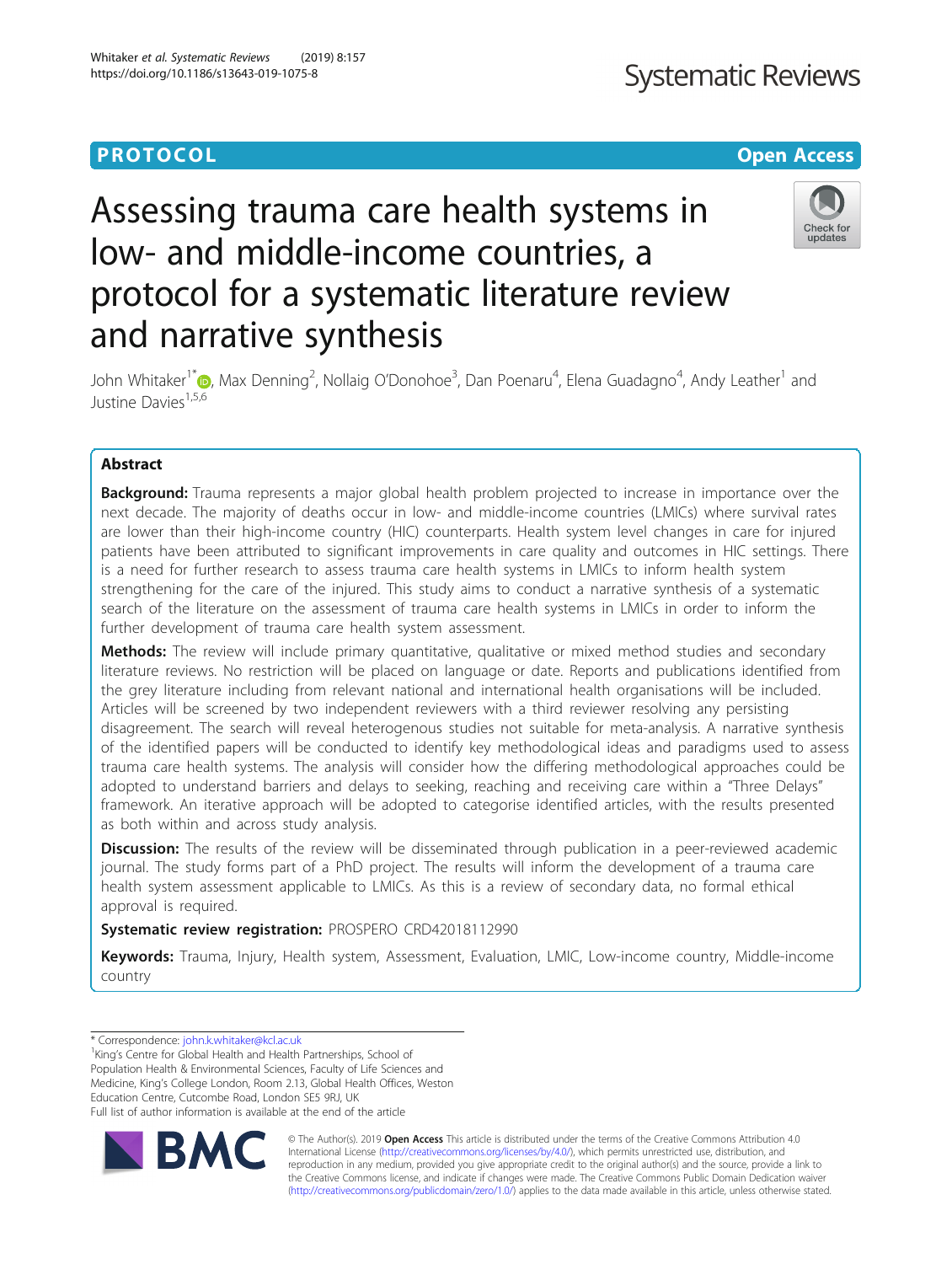#### Background

#### Rationale

Trauma represents a major global health problem with injuries accounting for more deaths than TB, malaria and HIV combined and with 90% of these deaths occurring in low- and middle-income countries (LMICs) [[1\]](#page-5-0). Along with other noncommunicable diseases, death from trauma is set to increase with some projecting road traffic collisions to be the third leading cause of death by 2030 [[2](#page-5-0)]. Non-fatal injuries are common, with 1 billion people sustaining an injury in 2013 that warranted health care [[3](#page-5-0)]. There is also considerable global variation in injury-related morbidity. Disability-adjusted life years (DALYs) in children are 9 times greater in sub-Saharan Africa compared to those in high-income Asia Pacific counterparts [[3\]](#page-5-0), likely due to both differences not only in preventative measures but also in the injury care available from health systems. Indeed, if the survival rates following injury in LMICs were to be improved to the rates seen in HICs, the estimated one third of annual global trauma deaths could be avoided [\[4](#page-5-0)].

Considering and developing the whole system of trauma care from point of injury to rehabilitation services has resulted in significant improvements in trauma care in high-income country (HIC) settings. Such improvements were particularly amongst the most severely injured [[5](#page-5-0)–[7\]](#page-5-0). Although prevention is rightly a key focus on reducing the global burden of injuries, better trauma care through system improvement could lead to major reductions in global trauma associated mortality and has been strongly advocated [[4,](#page-5-0) [8\]](#page-5-0). Furthermore, trauma care has been considered a tracer condition that can be useful in assessing wider emergency health system performance [\[9](#page-5-0), [10\]](#page-5-0). The World Health Organization (WHO) advocates that promoting essential trauma care will concurrently promote wider health care system improvements beneficial for other urgent surgical and non-surgical emergencies [[11\]](#page-5-0). The Lancet Global Health Commission on High Quality Health Systems has highlighted the disparity between global burden of injuries and the lack of available data on care quality provided by health systems. Better assessment of such care is one of the commission's stated research priorities [\[10](#page-5-0)].

The WHO defines health systems as the "organisations, people and actions whose primary intent is to promote, restore or maintain health" [\[12\]](#page-5-0). Health systems have been described as complex adaptive systems that may respond in non-linear, unpredictable ways to interventions  $[13]$  $[13]$ . Health systems consist of an intricate web of relationships between the component parts, embedded within social institutions with human behaviours influencing performance and function [[14](#page-5-0)]. Understanding existing health systems, through their assessment, is important to inform impactful health system improvement efforts [[15](#page-5-0)]. Many different frameworks for describing and understanding health systems exist. Such frameworks have their origins in differing paradigms of understanding and sociopolitical backgrounds [\[16\]](#page-5-0). Whilst a universal framework for understanding such complex systems may therefore not exist, choosing a particular health system framework of understanding should be done to fit a purpose  $[16]$  $[16]$  $[16]$ . One particular framework that has had success in improving understanding and outcomes in maternal mortality is the "Three Delays" model. It was developed to help evaluate the delays to care driving adverse outcome in maternal mortality in LMICs [[17\]](#page-5-0). The framework has been widely adopted in the field of maternal, neonatal and child health in an attempt to evaluate and drive improvements in care [[18](#page-5-0)–[22](#page-5-0)]. It has also been proposed as a framework through which to evaluate emergency healthcare in LMICs including trauma [\[23\]](#page-5-0). The Three Delays framework considers the barriers that result in delays in seeking care (delay 1), reaching care (delay 2) and receiving appropriate care (delay 3) [\[17\]](#page-5-0).

In order to inform the development of future trauma care health system assessment, we will undertake a review of the existing literature on assessing trauma care health systems. Applying the Three Delays framework of analysis to this literature review will allow future development of a health system assessment strategy based on this approach.

#### **Objective**

The objective is to conduct a narrative synthesis of a systematic search of the literature on the assessment of trauma care health systems through a Three Delays model framework of understanding, in order to inform the development of trauma care health system assessment.

#### Methods

The 2015 guidelines for Preferred Reporting Items for Systematic Review and Meta-Analysis Protocols (PRISMA-P) have been followed in the design of this protocol (Additional file [1](#page-4-0)). Any amendments to the protocol, although not anticipated, will be reported when publishing the results. This literature review protocol has been registered with PROSPERO reference number CRD42018112990. It is anticipated the review will be complete by Dec 2019. The study is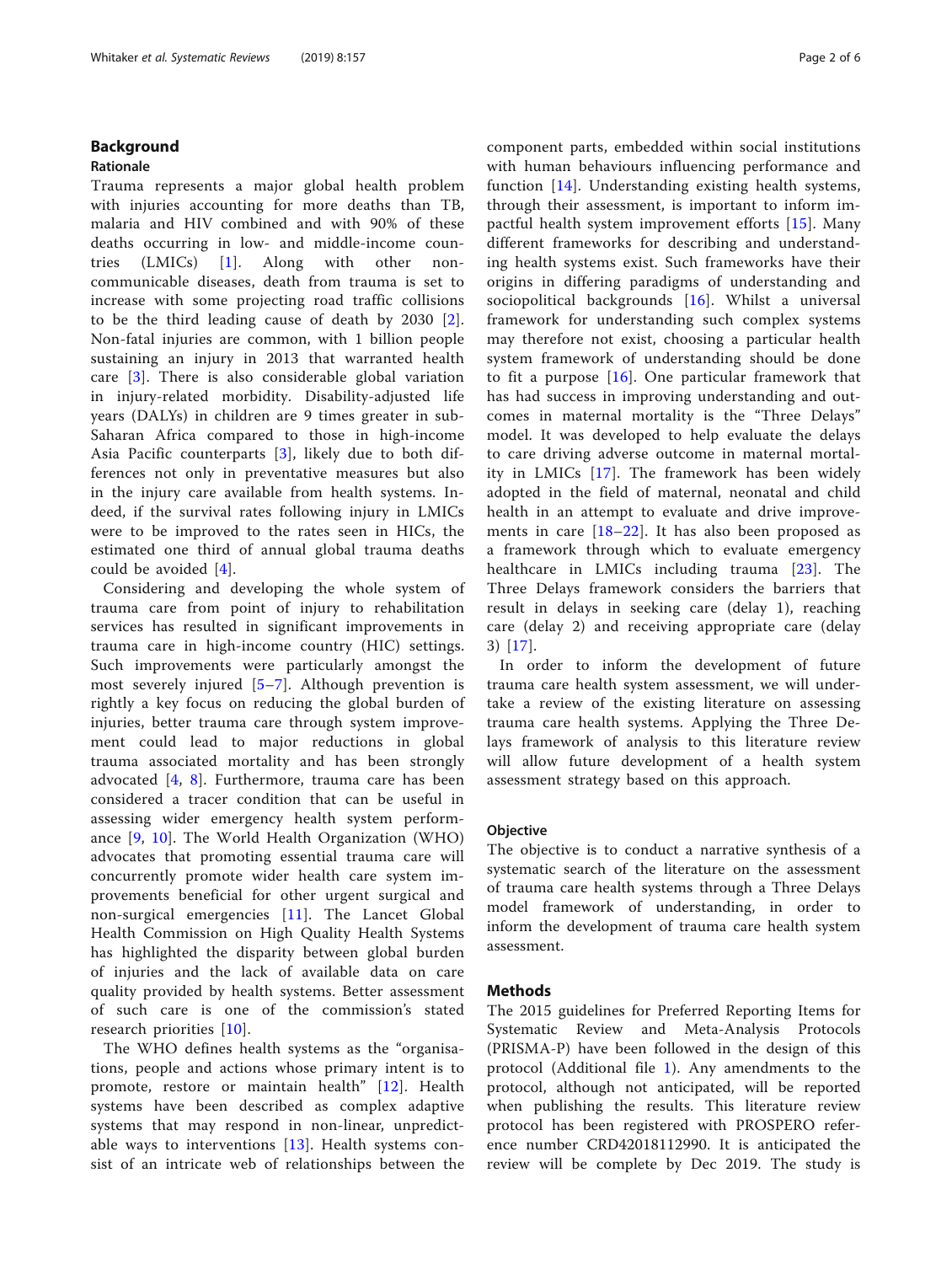part of a PhD project, supported by King's Centre for Global Health and Health Partnerships, Royal College of Surgeons of England and the UK Defence Medical Services.

#### Eligibility criteria

We will include primary quantitative, qualitative or mixed method studies and secondary literature reviews. No restriction will be placed on language or date. We will also include reports and publications identified from the grey literature including from relevant national and international health organisations (listed in [Appendix 1](#page-3-0)). The inclusion and exclusion criteria are illustrated in Table 1.

#### Search methods

A comprehensive search strategy has been developed to electronically search the following databases from inception: MEDLINE (Ovid), Global Health (Ovid), Embase (Ovid), Web of Science (Clarivate Analytics), Cochrane (Wiley), Global Index Medicus (WHO) and Africa Wide Information (Ebsco). The MEDLINE example can be found in [Appendix 2](#page-3-0), and the full strategy is available on request. The search strategy uses variations in text words found in the title, abstract or keyword fields, and relevant focused subject headings to retrieve articles combining the concepts of (1) trauma, including disaster planning, mass casualty incidents or emergency care along with (2) various types of assessments, evaluations, benchmarking or tools used to create or improve (3) health system programmes. Three-delay models, rapid assessments and verbal or social autopsies will also be verified. Animal studies will be excluded. Articles will be initially collated in Endnote X8 for de-duplication of results. Screening of abstracts and titles will be done collaboratively using the Rayyan QCRI online open-source web application [[24](#page-5-0)]. There is no agreed gold standard for searching the grey literature; however, a four-stage approach has been advocated for seeking relevant grey literature articles [\[25](#page-5-0)]. These complementary approaches are searching of grey literature databases, a customised Google search, targeted websites and consultation with experts [[25\]](#page-5-0). We will search the following grey literature databases using the search terms "trauma" OR "injury" AND "assessment" OR "evaluation" AND "health system" modified according to the database requirements. The grey literature databases to be searched are Open-Grey, WorldCat Dissertations and Theses (OCLC) and New York Academy of Medicine Grey Literature Report and Core. We will use advanced Google searches both with and without limiting the domains to .org, .edu, .int and .gov using combinations of the terms "trauma", "injury", "assessment", "evaluation" and "health system". The top 50 sites will be screened for relevant articles for each search. We will search the specific websites listed in [Appendix 1](#page-3-0) using the same search terms. We will also include any additional articles recommended by experts in health system research or trauma care that might inform our review. The reference lists of identified articles will be reviewed for any additional articles of relevance to include.

#### Identification of studies

Key term screening within the Rayyan application will be used to remove any clearly identified as animal or cellular studies. Following piloting of the study selection process, two reviewers will independently screen the

**Table 1** Tabulated inclusion and exclusion criteria for selecting articles for review

|                                                                     | Include                                                                                                                                                                                                                                                                               | Exclude                                                                                                                                                                                   |
|---------------------------------------------------------------------|---------------------------------------------------------------------------------------------------------------------------------------------------------------------------------------------------------------------------------------------------------------------------------------|-------------------------------------------------------------------------------------------------------------------------------------------------------------------------------------------|
| Type of article                                                     | Primary quantitative, qualitative or mixed method<br>study<br>Literature review<br>Report or quideline from national or international<br>health organisation                                                                                                                          | Case reports, academic letter, correspondence<br>or conference proceedings                                                                                                                |
| Type of conditions or care setting                                  | Trauma and injury (used interchangeably) care                                                                                                                                                                                                                                         | Mental health<br>Non-urgent care, primary care, elective care as the<br>main focus of assessment<br>Non-trauma emergency care<br>Non-accidental injury in children<br>Disaster management |
| Subject of study                                                    | Whole health system assessment<br>Assessment of health-seeking behaviour<br>Assessment of community perception of health<br>care access and quality<br>Assessment of health system access<br>Assessment of health system care quality including<br>technical and patient-centred care | Measurement of population health profiles and patterns<br>Research evaluating interventions, diagnostic tests,<br>medicines or technologies                                               |
| Study setting according to World<br>Bank Income Classification 2018 | Includes low- or lower middle- or upper<br>middle-income country                                                                                                                                                                                                                      | High-income country only                                                                                                                                                                  |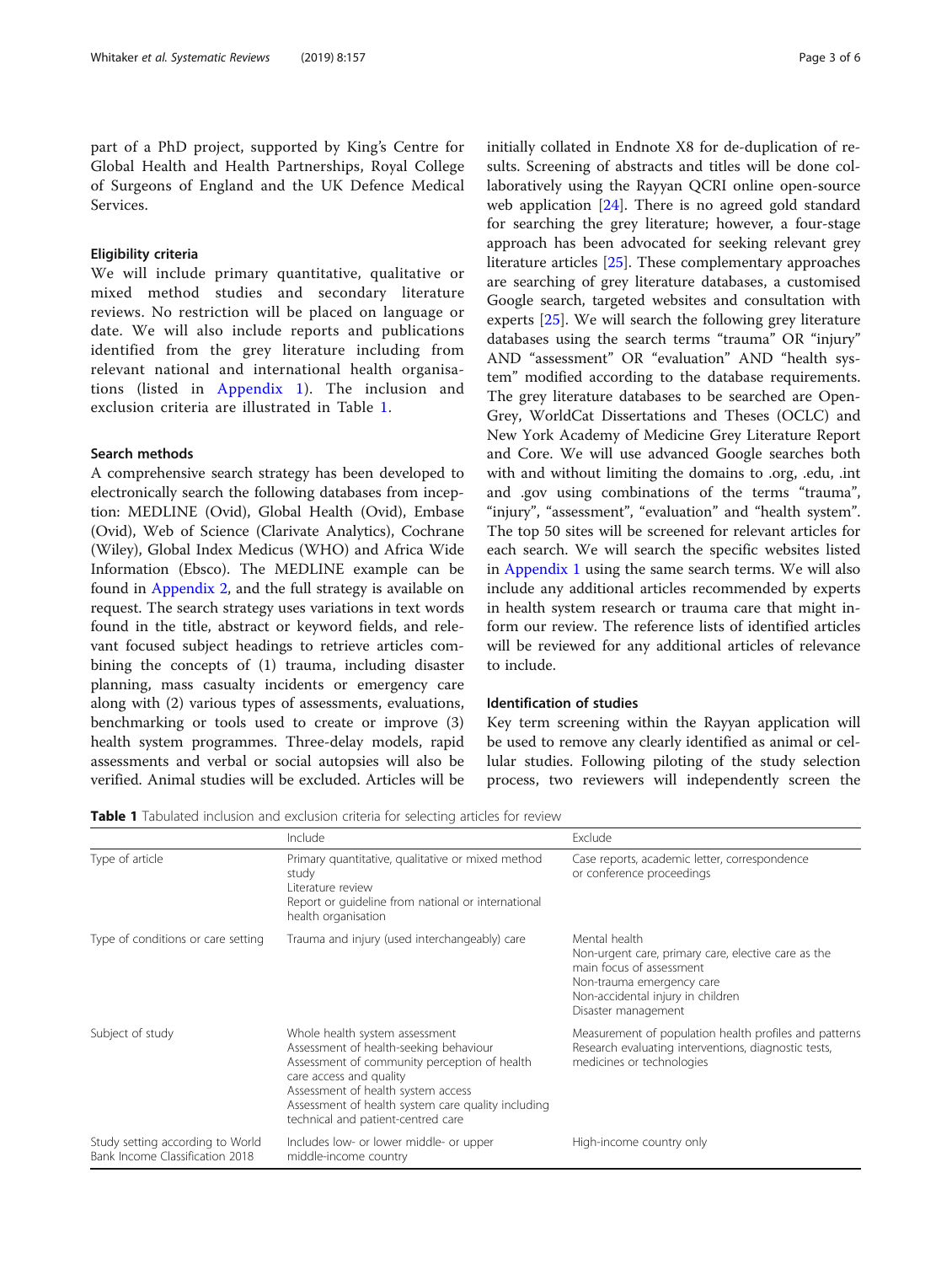<span id="page-3-0"></span>articles identified, firstly by title and then abstract. Disagreements over eligibility will be discussed in order to achieve consensus. Where disagreement persists, a third reviewer will arbitrate. Full texts of the abstracts will be obtained and assessed for eligibility by two reviewers. Articles not in English will be translated using Google translate where possible. Articles meeting eligibility criteria will proceed to data extraction. Reasons for exclusion will be recorded. Each grey literature database search, Google search, focused website search and expert request will be conducted by one reviewer with a second reviewer confirming eligibility of identified articles. The level of reviewer agreement will be presented in the final report.

#### Risk of bias

This review is primarily focused on the methodological approach identified in the article and aims to understand a wide breadth of diverse research approaches used to assess trauma care health systems. The quality of conduct of each specific study and the trustworthiness of results and findings for each article are therefore less important.

#### Data extraction

A standardised extraction form will be developed and piloted. Information to be extracted will include author; publication year; study type; study clinical focus; conceptual framework used if applicable; which of the three delays are assessed if applicable; the country location; the methodological approach; and author reported strengths and limitations, including time, pragmatism and cost if reported. Two authors will extract the information independently with a third arbitrating in the case of unresolved disagreement.

#### Analysis of results

The search will reveal heterogeneous studies. Metaanalysis of study findings is not a study objective. A narrative synthesis of the identified papers will be conducted to identify key methodologies used to assess trauma care health systems. The analysis will consider how the differing methodological approaches could be adopted to evaluate barriers and delays to care within a Three Delays framework to best understand trauma care health systems. The methods identified will also be assessed for their suitability to be employed in a rapid assessment, specifically their relative resource requirements including time taken to undertake, pragmatism and cost. An iterative approach will be adopted to categorise identified articles, with the results presented as both within and across study analysis.

#### **Discussion**

This narrative synthesis of a systematic search of the literature will summarise the established approaches for assessing trauma care health systems. As part of a PhD project, it will be used to inform the development of a Three Delays model health system assessment of trauma care health systems in LMICs. It is hoped that it will facilitate other health system researchers to develop assessment strategies and facilitate health system strengthening for trauma care. To our knowledge, it is the first attempt to synthesise the literature on health system assessment methods for trauma care.

#### Appendix 1

List of relevant national and international health organisations' websites to search

- World Health Organization
- World Bank
- $\bullet$  USAID
- United Nations Educational Scientific and Cultural Organization
- Medicins Sans Frontiers
- International Committee of the Red Cross
- The International Federation of Red Cross and Red Crescent Societies
- International Federation of Emergency Medicine
- African Federation of Emergency Medicine
- Asian Society of Emergency Medicine
- International Association for Trauma Surgery and Intensive Care
- College of Surgeons of East, Central and Southern Africa
- G4Alliance

#### Appendix 2

Search strategy, developed for MEDLINE (Ovid), October 9, 2018.

MEDLINE [Ovid] (October 9, 2018)

Ovid MEDLINE(R) and Epub ahead of print, inprocess and other non-indexed citations, Ovid MEDLI-NE(R) Daily <1946 to present>

|   | exp *"Wounds and Injuries"/                     | 685,268 |
|---|-------------------------------------------------|---------|
| 2 | exp *Emergency Service, Hospital/               | 40,504  |
| 3 | exp *Emergency Medicine/                        | 9475    |
| 4 | exp *Emergency Treatment/                       | 67,739  |
| 5 | exp *Emergency Medical Services/                | 82,657  |
| 6 | exp *Accidents/sn [Statistics & Numerical Data] | 12,878  |
|   | *Traumatology/                                  | 2723    |
| 8 | Traumatology/og, st, sn                         | 889     |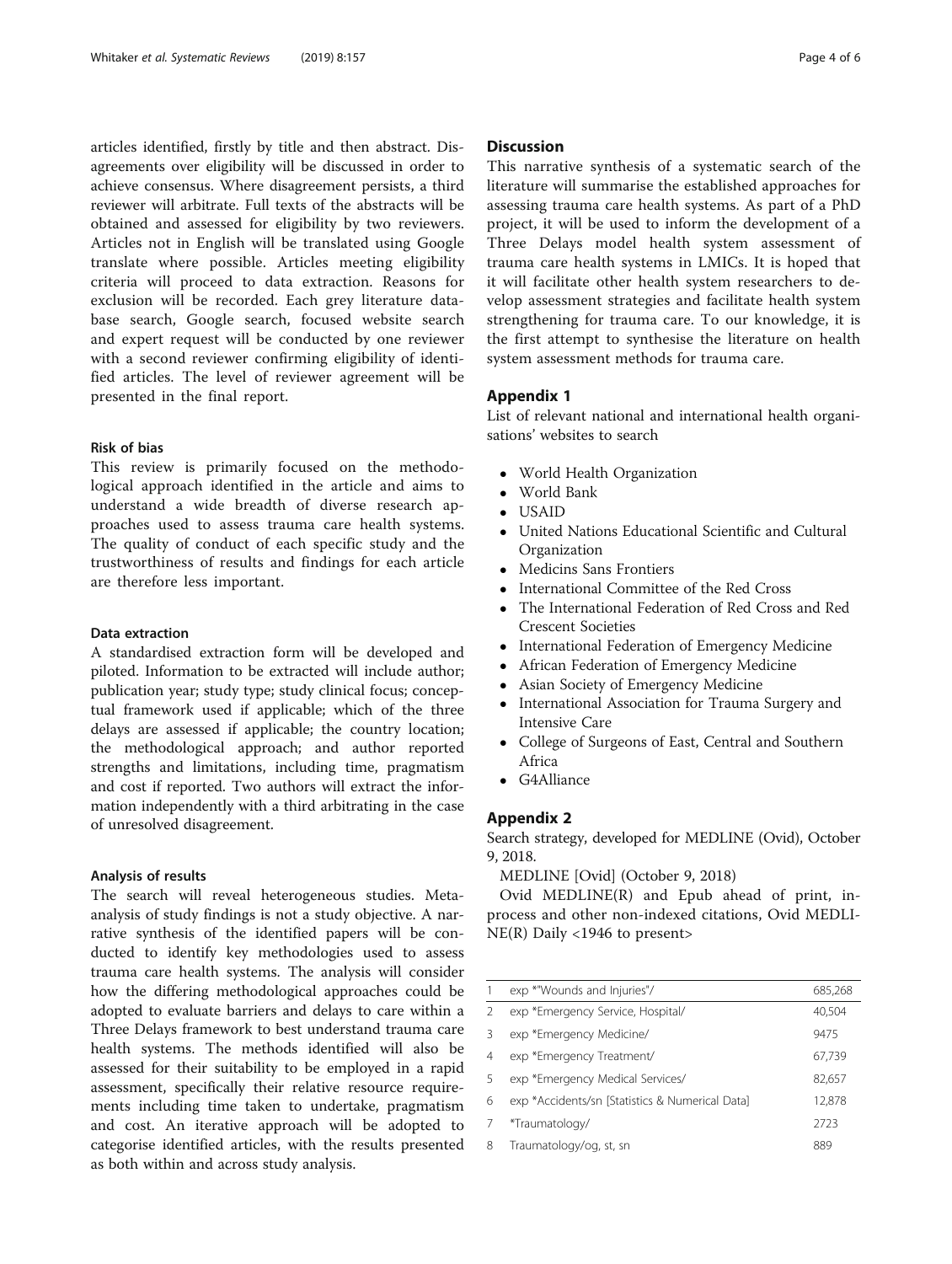#### <span id="page-4-0"></span>Appendix 2 (Continued)

| 1  | exp *"Wounds and Injuries"/                                                                                                                              | 685,268 |
|----|----------------------------------------------------------------------------------------------------------------------------------------------------------|---------|
| 9  | *Disasters/                                                                                                                                              | 13,701  |
| 10 | *Disaster Medicine/                                                                                                                                      | 599     |
| 11 | exp *Terrorism/                                                                                                                                          | 8845    |
| 12 | *Relief Work/                                                                                                                                            | 2679    |
| 13 | *Emergency Shelter/                                                                                                                                      | 83      |
| 14 | *Rescue Work/                                                                                                                                            | 1344    |
| 15 | or/1-14                                                                                                                                                  | 845,684 |
| 16 | *"surveys and questionnaires"/                                                                                                                           | 40,830  |
| 17 | Interviews as Topic/                                                                                                                                     | 55,343  |
| 18 | *Needs Assessment/                                                                                                                                       | 8221    |
| 19 | exp *Quality Assurance, Health Care/og, st                                                                                                               | 29,186  |
| 20 | Vital Statistics/                                                                                                                                        | 5050    |
| 21 | Medical Errors/                                                                                                                                          | 15,457  |
| 22 | *Registries/                                                                                                                                             | 22,443  |
| 23 | Injury Severity Score/                                                                                                                                   | 14,406  |
| 24 | *Hospitalization/sn                                                                                                                                      | 11,858  |
| 25 | *Quality Improvement/                                                                                                                                    | 9657    |
| 26 | Benchmarking/                                                                                                                                            | 12,274  |
| 27 | *Quality Indicators, Health Care/                                                                                                                        | 7910    |
| 28 | or/16-27                                                                                                                                                 | 223,545 |
| 29 | exp *"Delivery of Health Care"/ or Delivery<br>of Health Care/mt, st                                                                                     | 591,826 |
| 30 | exp *Health Services Accessibility/                                                                                                                      | 54,186  |
| 31 | *"Health Services Needs and Demand"/                                                                                                                     | 21,052  |
| 32 | *"outcome assessment (health care)"/                                                                                                                     | 26,940  |
| 33 | *"outcome and process assessment<br>(health care)"/                                                                                                      | 9293    |
| 34 | *patient outcome assessment/                                                                                                                             | 1611    |
| 35 | *"Process Assessment (Health Care)"/                                                                                                                     | 2337    |
| 36 | *Risk Assessment/mt                                                                                                                                      | 13,979  |
| 37 | *Triage/ or Triage/og or (Triage/ and<br>Health Services Research/)                                                                                      | 6076    |
| 38 | Program Evaluation/                                                                                                                                      | 57,581  |
| 39 | exp *Disaster Planning/mt, og                                                                                                                            | 4659    |
| 40 | or/29-39                                                                                                                                                 | 692,765 |
| 41 | 15 and 28 and 40                                                                                                                                         | 3417    |
| 42 | *Trauma Centers/st                                                                                                                                       | 470     |
| 43 | ((trauma* or postrauma*) adj3 (access*<br>or capacit* or evaluat* or assess* or tool<br>or tools or interview* or survey* or<br>qualit* improv*)).ti,kf. | 2044    |
| 44 | ((emergency* or emergencies*) adj3 (access*<br>or capacit* or evaluat* or assess* or qualit*<br>improv* or indicator*)).ti,kf.                           | 1927    |
| 45 | ((trauma* or postrauma* or emergency* or<br>emergencies*) adj3 (access* or capacit* or<br>benchmark* or evaluat* or assess* or triage*                   | 558     |

#### Appendix 2 (Continued)

| 1  | exp *"Wounds and Injuries"/                                                                                                                                                                                                                                            | 685,268   |
|----|------------------------------------------------------------------------------------------------------------------------------------------------------------------------------------------------------------------------------------------------------------------------|-----------|
|    | or rapid* or checklist* or check-list* or survey*<br>or questionnair* or tool or tools or interview*<br>or indicator* or (qualit* adj1 (assurance* or<br>improv* or measure* or control*)))).ab. /freq = 3                                                             |           |
| 46 | (three-delay* or ((trauma* or postrauma* or<br>emergency* or emergencies*) adj3 ((time*<br>or length or duration*) adj1 (delay* or factor*)))).tw,kf.                                                                                                                  | 273       |
| 47 | ((trauma* or postrauma* or emergency* or<br>emergencies*) and ((verbal* or social*) adj2<br>autops*)).tw,kf.                                                                                                                                                           | 48        |
| 48 | 15 and ((verbal* or social*) adj2 autops*).tw,kw.                                                                                                                                                                                                                      | 36        |
| 49 | $or/41-48$                                                                                                                                                                                                                                                             | 8359      |
| 50 | Animals/ not (Animals/ and Humans/)                                                                                                                                                                                                                                    | 4,469,363 |
| 51 | ((animal or animals or cat or cats or dog or dogs)<br>or feline or hamster* or mice or monkey or monkeys<br>or mouse or murine or pig or pigs or piglet* or porcine<br>or primate* or rabbit* or rats or rat or rodent* or sheep*)<br>not (human* or patient*)).ti,kf. | 1,993,676 |
| 52 | 49 not (50 or 51)                                                                                                                                                                                                                                                      | 8266      |
| 53 | from 52 keep 1-5000                                                                                                                                                                                                                                                    | 5000      |
| 54 | remove duplicates from 53                                                                                                                                                                                                                                              | 4992      |
| 55 | from 50 keep 5001-8266                                                                                                                                                                                                                                                 | 3266      |
| 56 | remove duplicates from 55                                                                                                                                                                                                                                              | 3266      |
| 57 | 54 or 56                                                                                                                                                                                                                                                               | 8258      |

#### Additional file

[Additional file 1:](https://doi.org/10.1186/s13643-019-1075-8) PRISMA-P checklist. (DOCX 22 kb)

#### Abbreviations

HIC: High-income country; LMIC: Low- and middle-income country

#### Acknowledgements

None

#### Authors' contributions

JW, JD and AL conceived of the project, JW, JD, AL, DP and EG developed the study design, JW, DP and EG developed the search strategy, JW, JD, AL, MD and NOD refined the inclusion and exclusion criteria. All authors contributed to the manuscript and approve of the final version.

#### Funding

Financial support for this PhD project is provided by the Royal College of Surgeons of England, the King's Centre for Global Health and Health Partnerships and the UK Defence Medical Services. The protocol was developed by the authors only, without influence from the supporting organisations.

#### Availability of data and materials

Not applicable

#### Ethics approval and consent to participate Not applicable

#### Consent for publication

Not applicable

#### Competing interests

The authors declare that they have no competing interests.